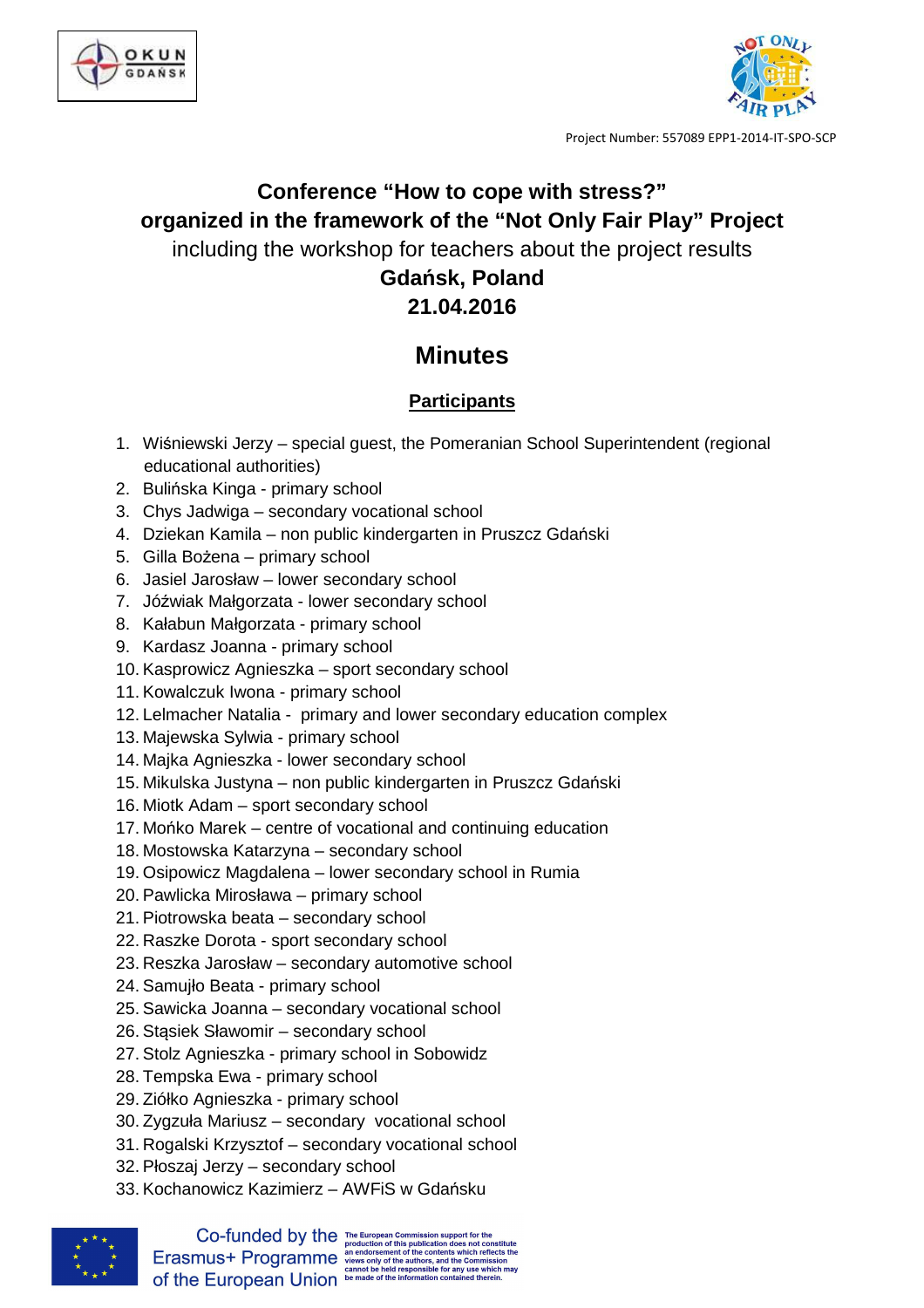



Project Number: 557089 EPP1-2014-IT-SPO-SCP

## **Minutes**

#### **1. The profile of the participants**

The special guest of the conference was the Pomeranian School Superintendent, the representative of local educational authorities who took a honourable patronage on the event. The majority of participants were PE teachers of all schools levels. We also hosted a few teachers of other school subjects and school directors from Gdańsk and surranding towns. There were representatives of academic staff of Gdańsk University of Physical Education and Sport. A group of 35 students of the university (Faculty of Tourism and Recreation) joined spontaneously the audience, without registration on the list.

### **2. The contents of the workshop**

The conference containing the workshops about the Not Only Fair Play Project was organized by OKUN in cooperation with Gdańsk University of Physical Education and Sport at the university's premises. The theme of the conference was related to stress that affects both athletes during sport competitions and teachers in their everyday practice.

The first part of the event was devoted to the Not Only Fair Project. OKUN presented the main project assumption, goals, phases and results. We focused on the assessment of the project portal and the utility of the database of the best practices and study cases as well as the toolkits for all the target groups.

The debate following the presentation session allowed to share the participants' experiences and opinions about the project results. Taking into account a wide range of speakers' age and professional position the result of the discussion was a great number of experiences from different points of view. The participants agreed that the project initiative and its goals meet a big need in Polish education. It is compliant with the latest trends to promote PE and Sports in schools as well as popularize a healthy lifestyle, confirmed in new educational legislation. The participants assessed the toolkits as very useful didactic materials and appreciated the translation into national languages. In their opinions the variety of aspects of "sport in schools" issue included in the toolkits make them universal tools not only for teaching staff but also for students and their families.

Some speakers shared their school experiences and made critical remarks about bad PE practices and uncreative approaches that sometimes happen in schools. In the conclusion the participants agreed that it is teachers responsibility to create an atmosphere of fun and fair play spirit during PE lessons. They also underlined the importance of parents' support in balancing sport and studies.

The PE teacher who is involved in one of the best practice included in the project database, shared his experience with the audience giving explanations and tips to the teachers interested in his initiative.

Finally, we presented the plans to organize the sport event that aims at testing the toolkit "How" to promote less popular sports". The event had been planned before, in cooperation of our three partner schools. It will include sport competitions of goalcha, American football and crossminton. The debate session was closed by handing in the sport equipment to the teachers who are involved in the preparation and implementation of the project sport event.